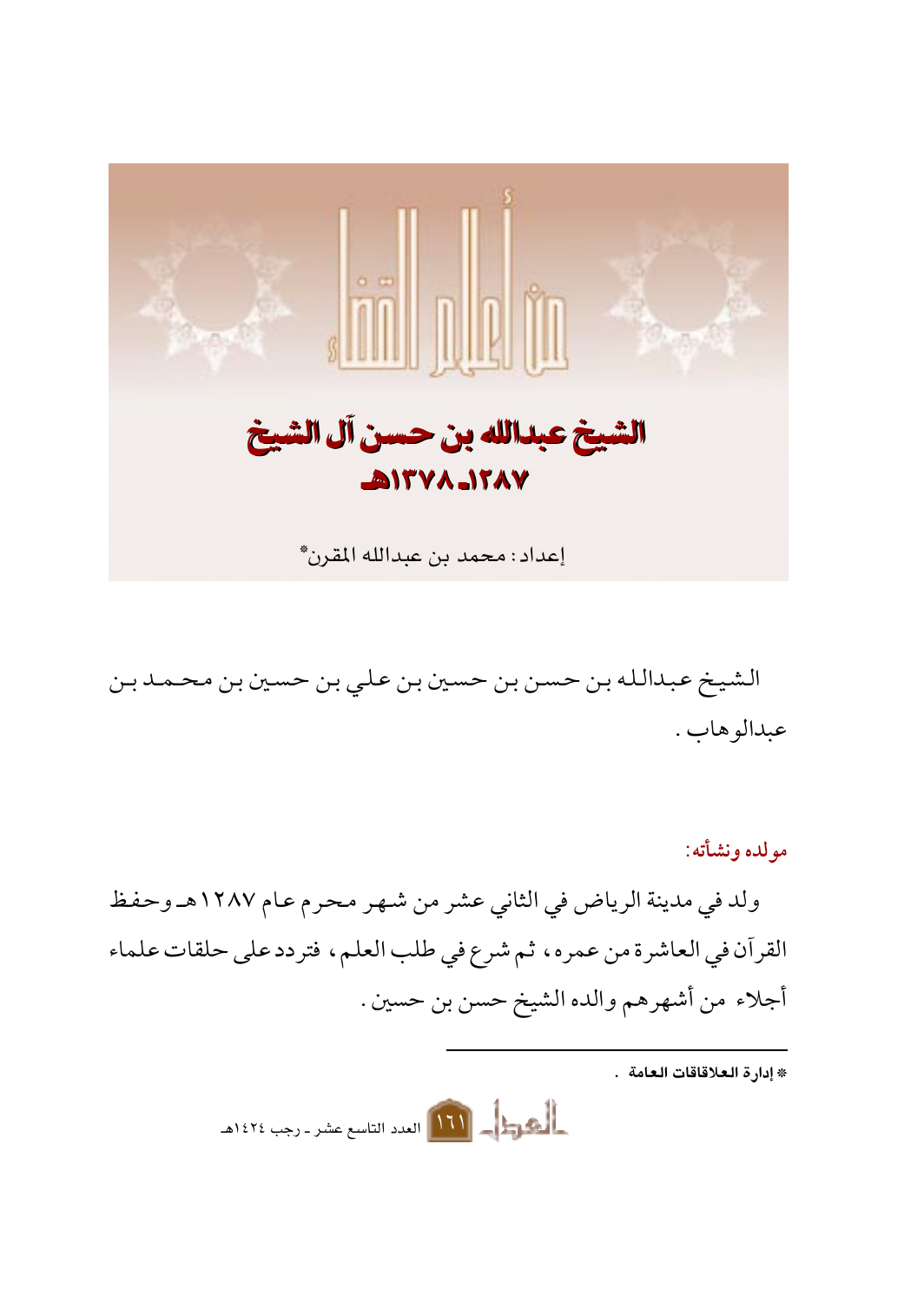من أعلام القضاء

ويرجع ابنه الشيخ عبدالعزيز حفظ والده القرآن وتجويده في هذه السن المبكرة إلى نبوغه المبكر الذي استبشر به والده خيراً لشبهه بجده الإمام محمد بن عبدالوهاب، الذي حفظ القرآن في هذه السن، كما أيده الرواة الذين كتبوا سيرته، كما ربط بين دراسته على يد والده، بأنها حقيقة أخرى على التشابه والتوافق مع جده الإمام محمد بن عبدالوهاب، حيث كانت دراسته الأولى ـ أيضاً ـ على يد والده الشيخ عبدالوهاب .

تعليمه وشيوخه: وفي الوقت الذي انشغل الناس فيه بالفتن وصرفتهم عن مجالس العلماء،

شغل نفسه بتحصيل العلم وإدراك الفضائل ، فأقبل عليه بهمة عالية وجد ومثابرة .

درس على الشيخ حمد بن فارس علوم النحو واللغة، وكان نحوياً وفرضياً وفلكياً وفقيهاً متخصصاً، ومن شيوخه الشيخ عبدالله بن راشد بن جلعود، قرأ عليه علم الفرائض، وكان متخصصاً فيه، والشيخ محمد بن محمود الذي درس عليه الفقه وأصوله، والشيخ إسحاق بن عبدالرحمن الذي درس عليه التوحيد والعقائد والتفسير وغيرها .

ودرس على الشيخ عبدالله بن عبداللطيف التوحيد والعقائد والحديث

**الجهول 117** العدد التاسع عشر ـ رجب ١٤٢٤هـ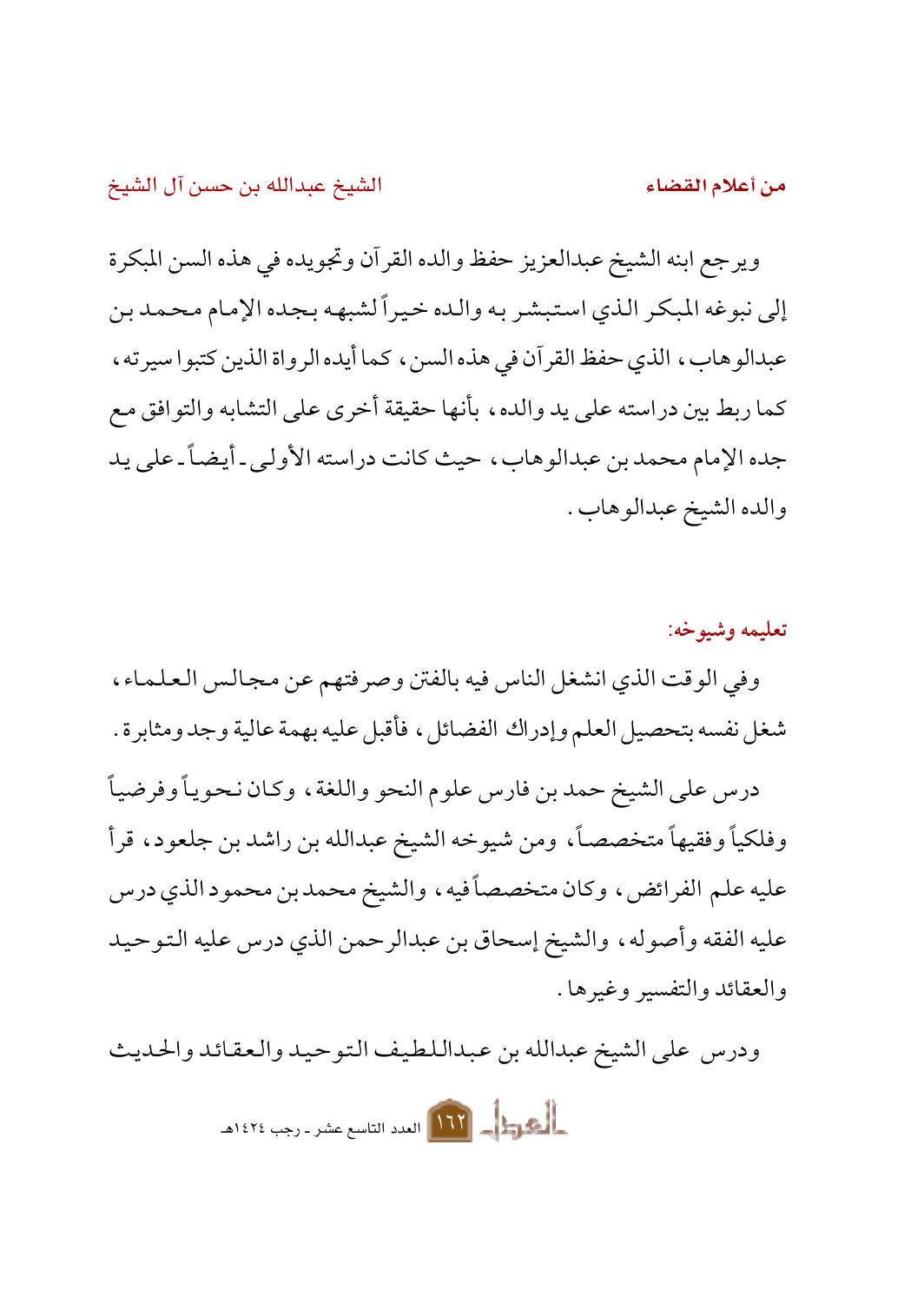والتفسير ، وعلى الشيخ سعد بن عتيق الفقه والحديث ومصطلحه وأسماء الرجال والتفسير وأصوله، فأجازه فيما تجوز له روايته من كتب التفسير والحديث، ولازمه ملازمة تامة، كما درس على الشيخ أحمد بن عيسى، والشيخ عبدالله الخرجي، والشيخ حسين بن حسن ـ أخيه الأكبر ـ، والشيخ سليمان الندوي ، رئيس علماء الهند في زمنه، والشيخ ثناء الله بن الهندي، الملقب بأسد الهند، والشيخ عبدالله الغزنوي، والشيخ المقرئ على بن داود وغيرهم.

أعماله:

من أعلام القضاء

حاز الشيخ عبدالله منذ صغر سنه وشبابه على تقدير الناس وثقتهم فتولى إمامة مسجد الإمام عبدالرحمن الفيصل ـ مسجد الديوانية ـ عام ١٣٠٢هـ ولم يتجاوز عمره الخامسة عشر ، وظل إماماً لهذا المسجد حتى عام ١٣٢٩هـ، حيث انتقل إماماً لمسجد «الظهيرة» والتف حول المسجد عدد كبير من طلاب العلم، ولكن ما لبث الإمام عبدالرحمن الفيصل أن طلب من الشيخ ومن والده عودته لإمامة مسجد الديو انية ، استجابة لطلب أهل المنطقة وإلحاحهم وشدة رغبتهم في عودته ، فاستجاب لهذا، وباشر إمامة المسجد والتدريس فيه، فانتفع منه خلق كثيرمن طلبة العلم والمصلين .

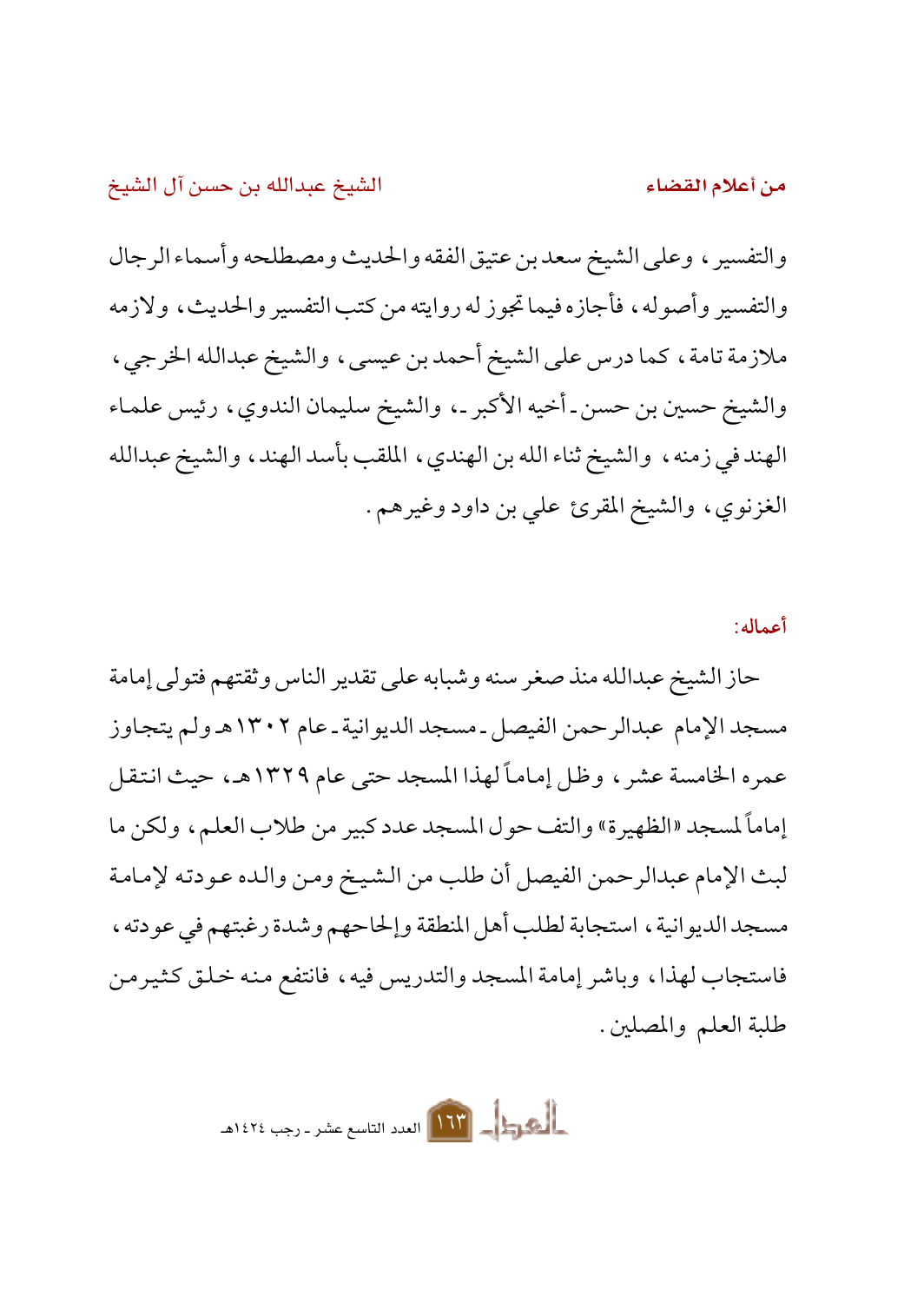من أعلام القضاء

ولما أخذ الملك عبدالعزيز ـ رحمه الله ـ في تحضير البادية وتوطينهم ببناء القرى لهم وإسكانهم فيها، بعث نخبة من العلماء الذين يحسنون تثقيف أهل البادية، وتوجيههم إلى جهة الخير في معاشهم ومعادهم، ودنياهم وأخرتهم .

وكانت هجرة «الأرطاوية» من أكبر القرى والمجمعات التبي أنشأها الملك عبدالعزيز لتحضير البادية وتوطين أهلها، ويسكنها ما يزيد على عشرين ألفاً من المجاهدين، وكان يرأسها فيصل الدويش، رئيس عشائر مطير، فاختار لها الملك عبدالعزيز الشيخ عبدالله، لإدراكه ورجاحة عقله وحنكته وعلمه، فمكث فيها عاماً ونصفاً، يرشدهم في أمور دينهم، ويسكِّن من روعهم، وخفف من حدتهم وغلظتهم، ورفع جهلهم، وظل يعظهم بالحكمة والموعظة الحسنة حتىي ألفوه وأحبوه، وحينما غادرهم بعد طلبه الملك عبدالعزيز تأثروا لفراقه وحزنوا حزناً شدىداً .

بعد أن أنجز رسالته في هجرة الأرطاوية بنجاح، أعاده الملك عبدالعزيز إليه وعينه قاضياً وإماماً للجيش ومستشاراً له ، فصحبه في رحلاته إلى القصيم وحائل ، ثم بعثه مع ابنه فيصل إلى عسير عام ١٣٤٠هـ ونصحه أن يستشير الشيخ عبدالله ولا يخرج عن رأيه فعاد الملك فيصل ومعه الشيخ عبدالله إلىي الرياض ظافراً و منتصر اً .

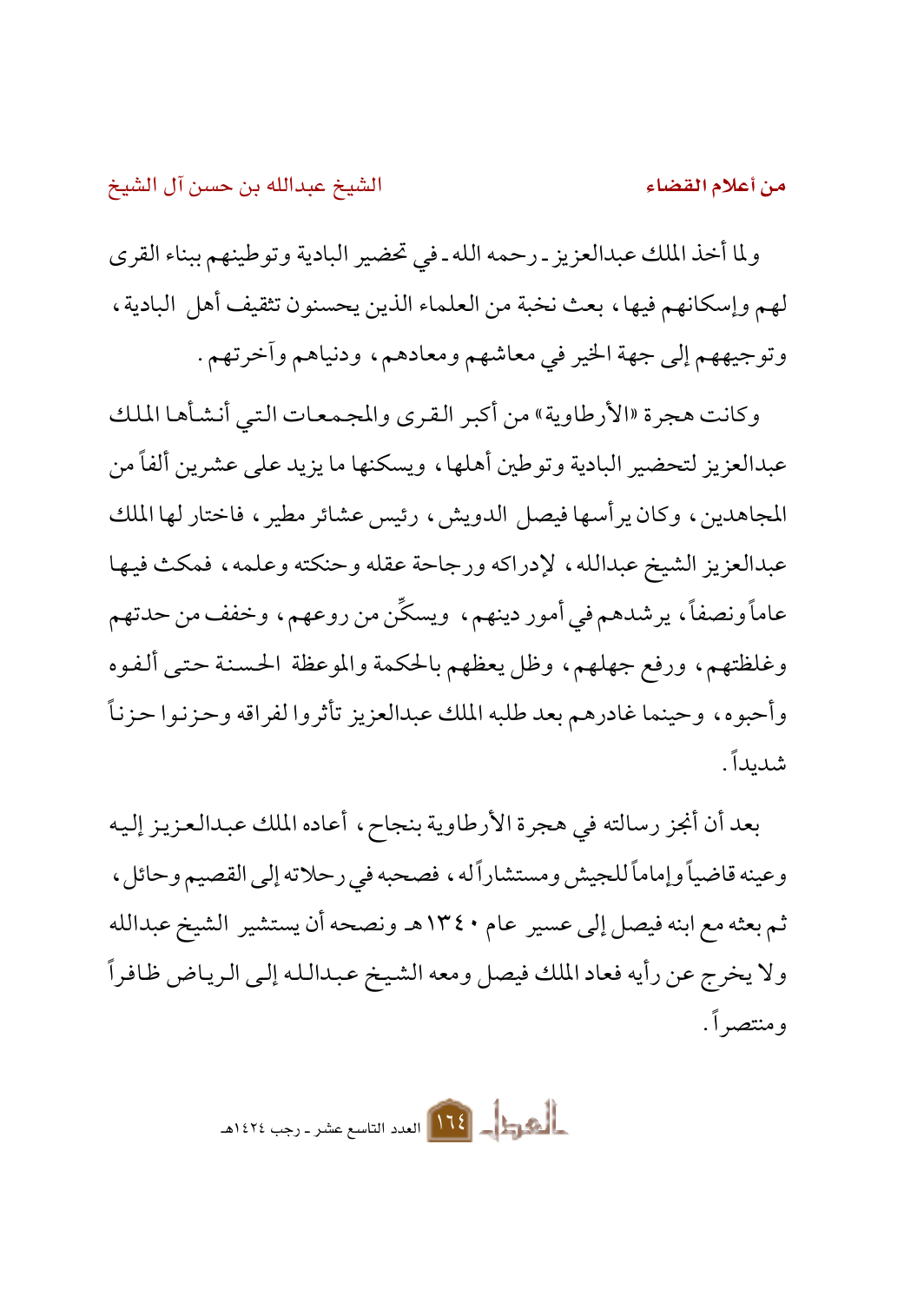من أعلام القضاء

وفي عام ١٣٤٣هـ صحب الملك عبدالعزيز إلى الحجاز ، وظل معه إماماً للجيش حتى يوم «الرغامة» المشهور في حصار جدة ، فكان في طليعة الجيش ، وإماماً له وموجهاً ومفتياً ومستشاراً للملك عبدالعزيز وصحبه في أداء مناسك الحج سنين عديدة .

وفي عام ١٣٤٤هـ عينه الملك عبدالعزيز إماماً وخطيباً ومدرساً ومرشداً في الحرم المكيي، ثم اختاره رئيساً للقضاة عام ١٣٤٦هـ خلفاً للشيخ عبدالله بن بليهد وأسند إليه رئاسة الأمر بالمعروف والنهي عن المنكر وتعيين الأئمة والمؤذنين والمرشدين والموجهين والمدرسين في المسجد الحرام، كما تولى مراقبة ما يرد إلى البلاد من المطبوعات والكتب التي توزع على طلبة العلم على نفقة الملك عبدالعزيز .

حلقاته العلمية وطلبته:

تولى الشيخ عبدالله أعمالاً عديدة وأعباءً متنوعة بين القضاء ورئاسته والوعظ والإرشاد والتوجيه والأمر بالمعروف والنهى عن المنكر ، إلا أنها لـم تشغله عن حلقاته التعليمية ، والتف طلاب العلم حوله فأفاد وأجاد وانتفع منه خلق كثير في الرياض والحجاز ، وكانت داره المطلة على الحرم المكي والمعروفة «الداودية» عامرة

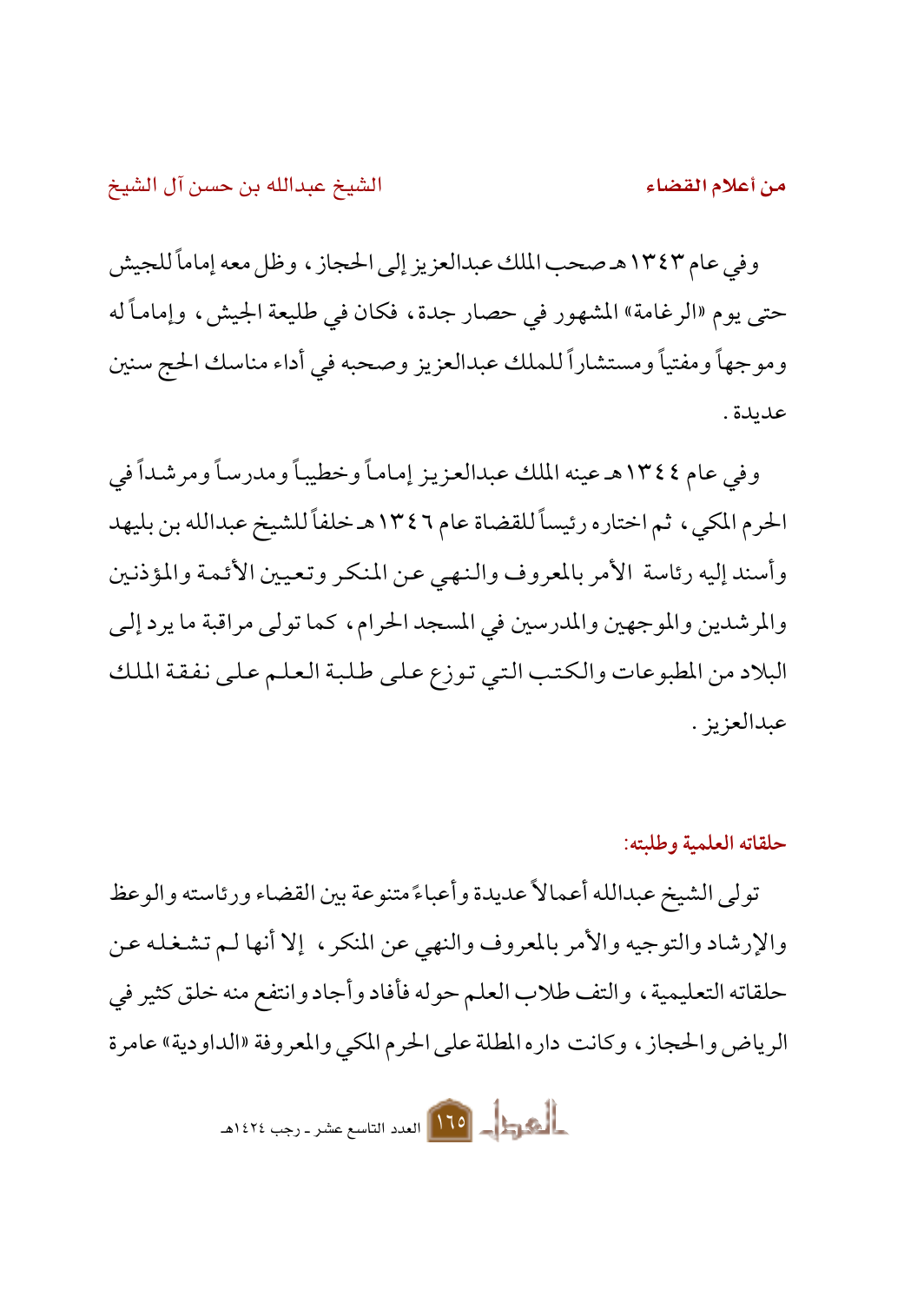الشيخ عبدالله بن حسن آل الشيخ من أعلام القضاء بطلاب العلم ورواده، وكان حريصاً على إيصال العلم بشتى الوسائل، ويحث طلابه على البحث والمراجعة والحفظ، وخصص لحلقته مكاناً بارزاً معروفاً في الحرم خلف موقع الإمام.

كان يتفقد طلبة العلم ويبحث أحوالهم بحث الوالد الحنون ويوجههم ويرشدهم ويساعدهم بما يحتاجون له من كتب العلم والنفقات الضرورية من ماله، ويتوسط لهم عند الملك لإجراء رواتب حتى يتفرغوا للدراسة .

تخرج على يديه علماء كبار شغلوا مناصب رفيعة بين القضاء والتدريس والوعظ والإرشاد والإفتاء وغيرها وهم كثيرون يصعب حصرهم منهم : أخوه الشيخ عمر بن حسن ، وابناه الشيخ عبدالعزيز والشيخ حسن بن عبدالله ، والشيخ عبدالرحمن بن عقلا، والشيخ عبدالعزيز بن محمد الشثري، والشيخ محمد بن عثمان الشاوي، والشيخ عبدالله بن فواز ، والشيخ الفقيه على الهندي ، والشيخ سعيد التكروني المدنى، والشيخ عبدالرحمن بن داود، والشيخ محمود الشويل، والشيخ محمد عبدالظاهر أبو السمح أحد أئمة الحرم المكيي، والشيخ حسين عزيي، والشيخ سليمان أباظة المصري ، والشيخ محمد حبيب ، والشيخ صالح بن صغير ، والشيخ ناصر بن عبدالعزيز بن حسن، والشيخ عبدالعزيز بن سوداء، والشيخ علي بن زيد، والشيخ إبراهيم بن حسين، والشيخ عبدالرحمن بن حسين، والشيخ محمد بن عبدالعزيز بن عتيق، والشيخ عبدالله بن إسماعيل، والشيخ المصرية العلم العدد التاسع عشر ـ رجب ١٤٢٤هـ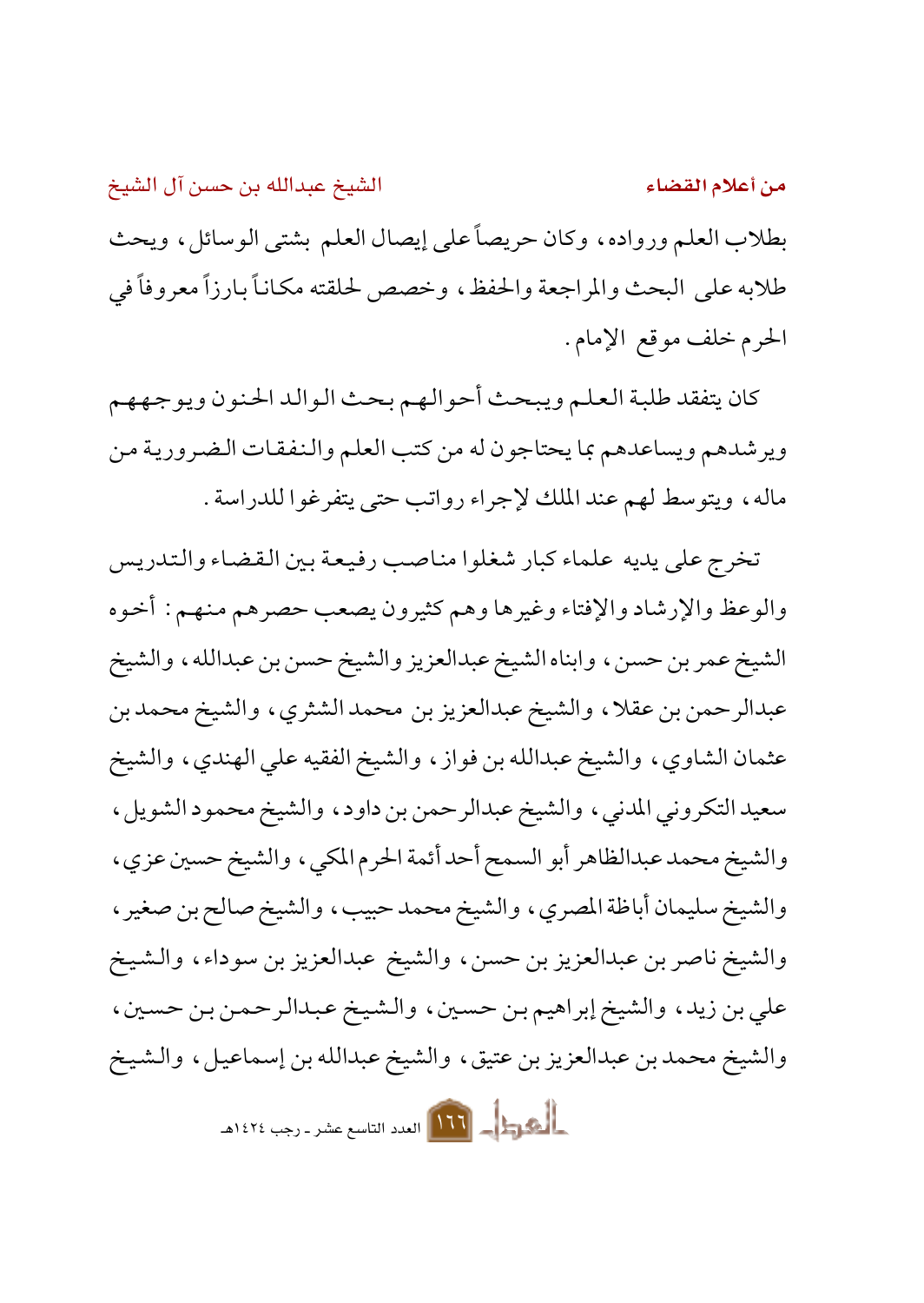من أعلام القضاء

عبدالرحمن بن عبدالعزيز أل الشيخ، والشيخ عبدالله بن عبدالعزيز بن حسن أل الشيخ، والشيخ سليمان المشعلي، وغيرهم.

## منهجه التعليمي:

كان على علم ومعرفة واسعة ، أتاحت له أن يختط منهجاً في التعليم ، يكاد يتفرد به بين علماء زمانه، يقوم على المراجعة والتوثيق وأسلوب توصيل المعلومة واستيعابها، فكان إذا تناول مسألة لا يتركها حتى يراجع ما ورد عنها، ولا يملّ التطويل حتى يتبين الصواب، إذا قرأ كتاباً ملأ حواشيه بتعليقات جمعت ما ورد عنها من أقوال في كثيرٍ من الكتب، حتى تكتمل المعرفة والإحاطة، كان منصفاً في البحث عن الأراء غير متعصب لقوله أو قول أحد شيوخه بهدف ظهور الحق سواء عنه أو عن غيره، سهل التسليم والرجوع للحق ولو من طلبته . وله في هذا الجانب مو اقف عديدة تؤكد رجو عه للحق .

## خُلقه وصفاته:

أجمع الذين عاصروه منذ صباه من رفاقه وشيوخه وزملائه وتلاميذه أو الذين رافقوه في الغزوات والحروب والأسفار والوفود واللجان، أنه كان يمتلك الصفات والأخلاق والمقومات التي تؤهله لتولى أي مسؤولية أو مباشرة أمر من

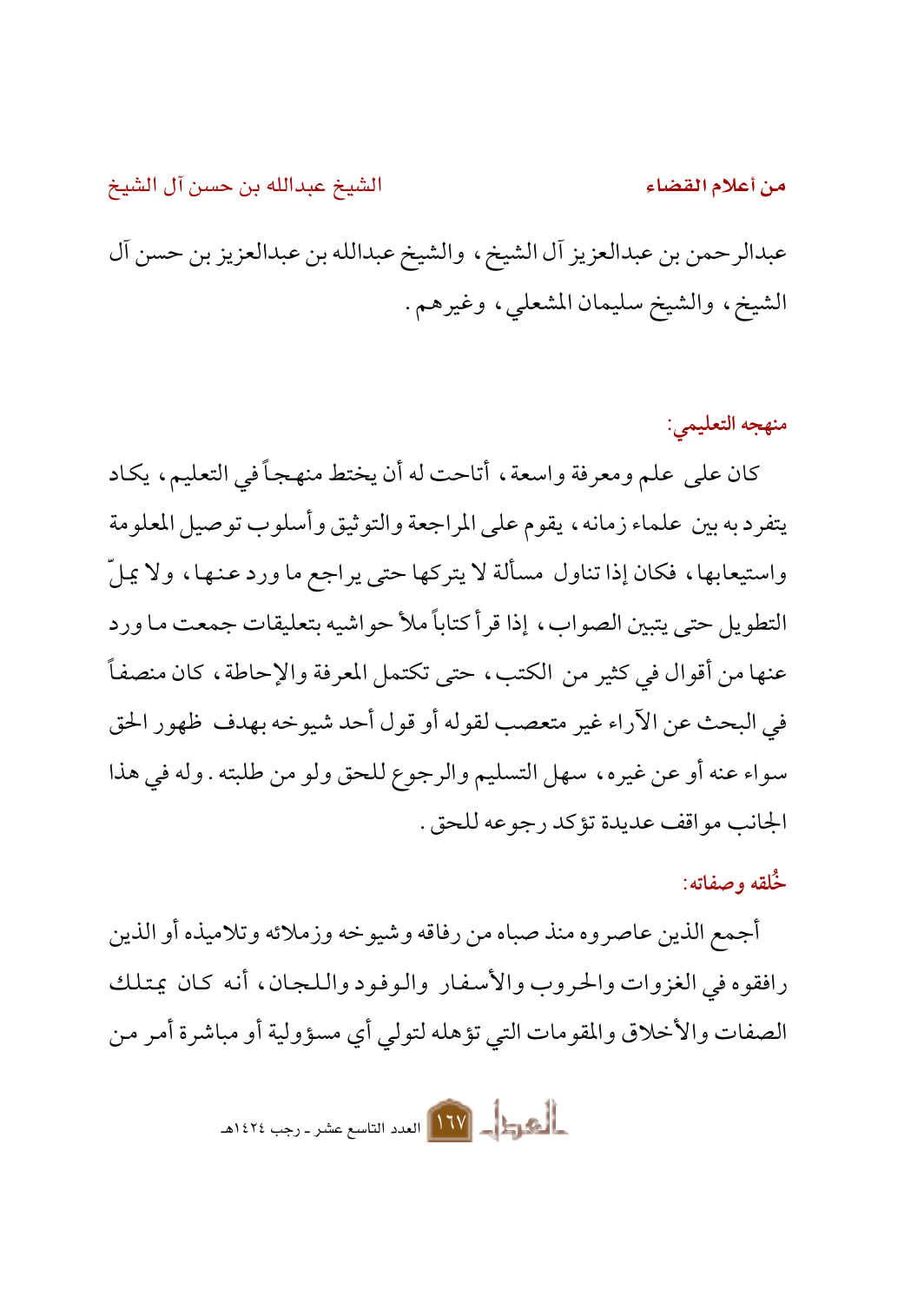الشيخ عبدالله بن حسن آل الشيخ من أعلام القضاء الأمور، وأجمعوا على أنه كان مستقيماً عفيفاً، صادقاً منذ صباه، أميناً شجاعاً ذكيّاً عابداً زاهداً مترفعاً عن صغائر الأمور، عالماً فقيهاً حكيماً آمراً بالمعروف ناهياً عن المنكر سليم العقيدة صابراً.

وصفه الملك عبدالعزيز حينما أرسله مع ابنه الأمير فيصل في الجيش المتوجه إلى عسير بأنه ذا رأى صائب ممن عركتهم التجارب، ووصفه الشيخ محمد بن عثمان بن صالح القاضي بأنه العالم المحقق المدقق .

ترجم له عمر بن عبدالجبار فأثنى عليه بسعة الاطلاع، ووصفه بالمكانة المرموقة والمهابة والوقار ، وأنه منذ أن نشأ حتى أرهقته الشيخوخة قائم بواجب الأمر بِالمعروف والنهي عن المنكر ، وكان يتسلى بقوله تعالى : ﴿ مَا يَقَالُ لَكَ إِلاَّ مَا قَدْ قِيلَ للرُّسُلِ من قَبْلكُ … ﴾ (١) . نتيجة ما عاناه من سخرية وأذى في سبيل الدعوة التي هي واجب الرسل .

كان كثير الخشوع، غزير الدمعة، كثير البحث والمطالعة، سهل التسليم والرجوع للحق حتى لو صدر من طلبته ، كثير النصح للملك والأمراء والوزراء والعلماء وغيرهم، ذكر ابنه الشيخ حسن أنه نصحه يوماً قائلاً: اسمع يا بني لا تحاول يوماً أن تنتصر لنفسك ، فإن كنت على حق فسيدافع الله عنك وإن لم تكن

المصر المسلم العدد التاسع عشر ـ رجب ١٤٢٤هـ

<sup>(</sup>١) فصلت الاآية ٤٣ /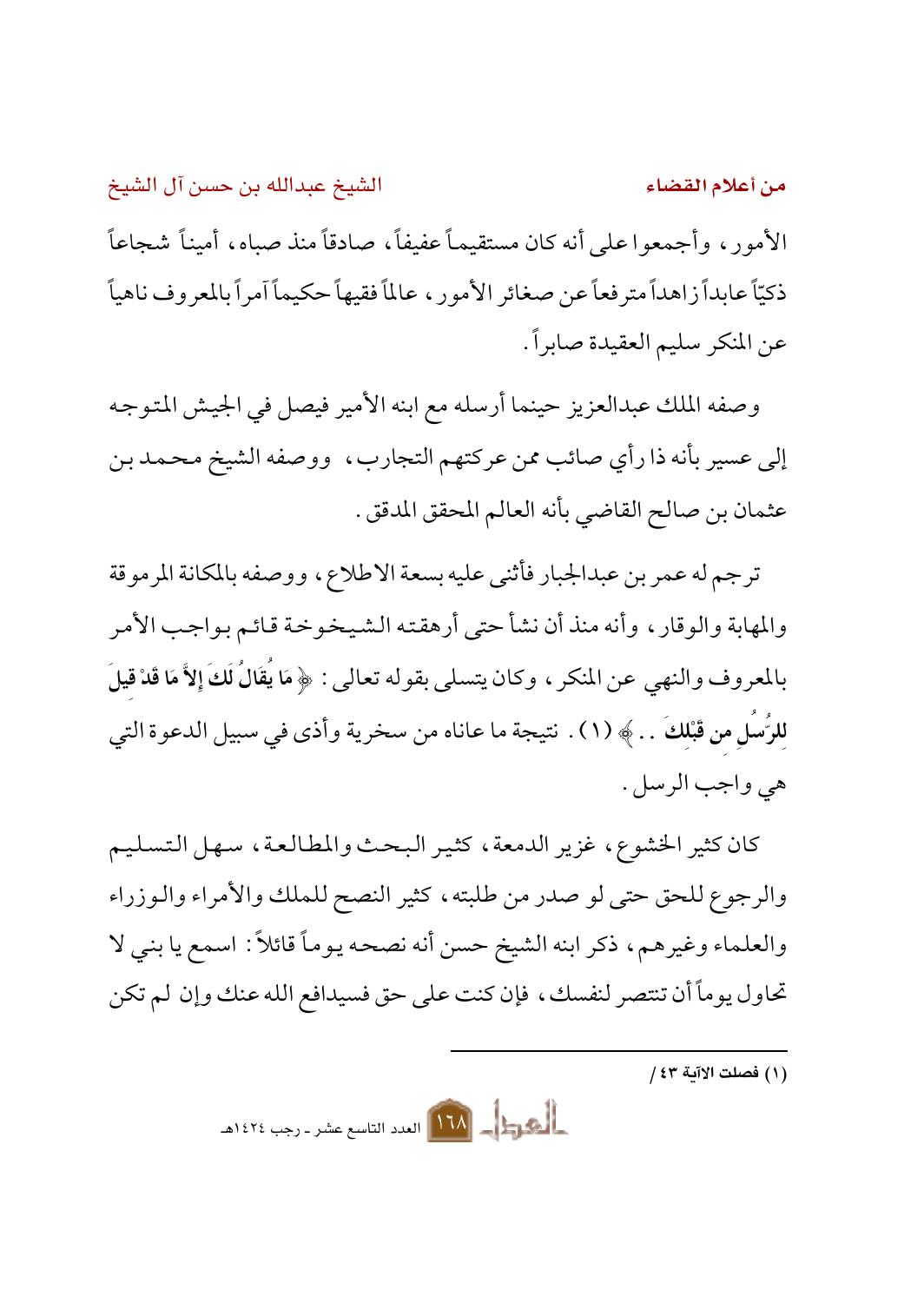الشيخ عبدالله بن حسن آل الشيخ من أعلام القضاء عليه فليكن حديثهم عنك دافعاً لك إلى العودة إلى الحق الذي لا أرتضي لك مجاوزته .

وقال لي يوماً: أوصيك بصلة الرحم، فصلتها خير لك من دنياك وأخرتك، وكان كثيراً ما يستشهد بالأحاديث النبوية التي تحث على صلة الرحم، ويردد قول الرسول ﷺ: «ليس الواصل بالمكافئ».

نصح أحد مرافقيه الذي كان يمشي خلفه، فأخذه إلى يمينه وقال له : هكذا ينبغي أن تكون مع من هو أكبر منك علماً أو سناً : لتترك شماله لحاجته ولا تمش خلفه، بل تكون في موقف المصلى المنفرد مع إمامه .

مواقف مشهودة:

كانت له مواقف مشهودة تدل على شجاعته وإخلاصه، وسعة فهمه ودقة ملاحظته زادت من ثقة الملك عبدالعزيز وتمسكه به وإن خالفه الرأي، وهي مواقف كثيرة، ولكن من أشهرها أنه عندما دخل الملك عبدالعزيز مكة المكرمة وجد فيها بعض المظاهر المخالفة للعقيدة، وبعض البدع التي تتنافى مع التوحيد، فأشار عليه الشيخ بإزالتها ولكن الملك عبدالعزيز رأى التريث بعض الوقت حتى تستقر الأمور وتطمئن النفوس ثم تزال شيئاً فشيئاً حتى لا يحدث شيء من التشويش

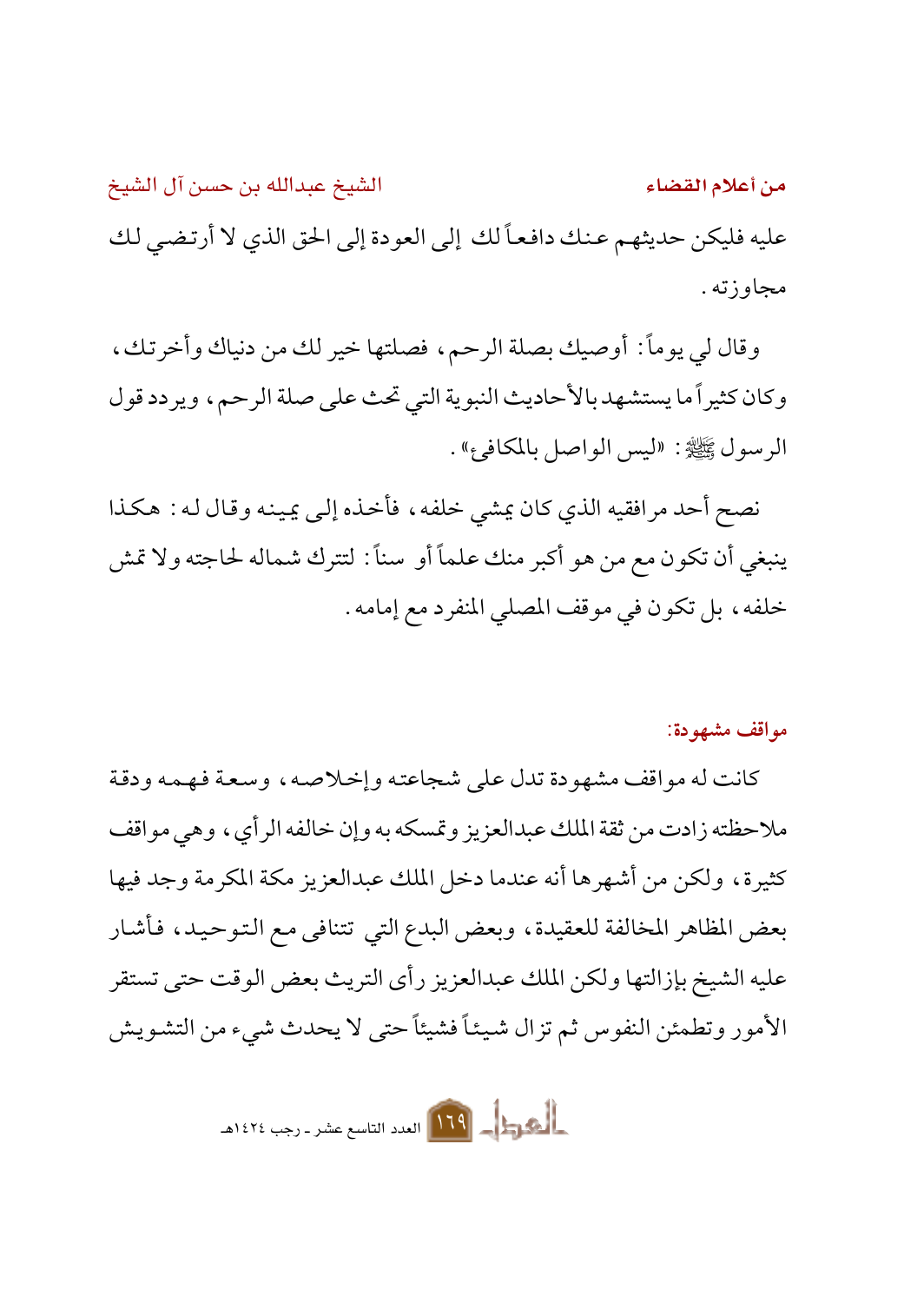من أعلام القضاء

وعدم الفهم، لكن الشيخ لم يقتنع وأصر على رأيه بأن هذه الأمور لا تحتمل التأجيل وأن الله لا بد أن ينصر دينه وأولياءه ويرد كيد الكائدين، فما كان من الملك عبدالعزيز إلا أن يكبر موقف الشيخ ويشاطره رأيه عن قناعة تامة .

موقف أخر يدل على صدق الشيخ ونصحه لولاة الأمر ، كما يعبر عن اعتزازه وحرصه على مكانة العلماء وسماحتهم، حدث هذا الموقف عندما دعا الملك عبدالعزيز العلماء إلى اجتماع في جدة وعند اكتمال حضورهم بادرهم بأنه يريد أن يتكلم في أمر لا يسمح فيه لأحد أن يناقشه أو يعترض عليه، وقبل أن يبدأ الكلام بادر الشيخ عبدالله بمغادرة المكان مما أثار استغراب الملك عبدالعزيز فسأله عن دافع رجوعه فأخبره أنه لا يجد مبرراً للبقاء لأن مهمة العلماء إبداء الرأى والمشورة وبيان الحكم الشرعي فالنصيحة لله ولرسوله ولأئمة المسلمين وعامتهم عندها تدارك الملك عبدالعزيز فأيد الشيخ في موقفه مع الإكبار والتقدير .

وله موقف حكيم أخر حينما كان في عسير مع الأمير فيصل بن عبدالعزيز في أثناء حملته على عسيرٍ ، وصلته أخبار بأن إحدى القبائل وجماعته يضمرون شراً ويعدون للتمرد والفتنة، فاستخار الشيخ ربه بعدها أمر بالدعوة إلى اجتماع عام يعقد في أكبر مساحات مدينة أبها يحضره جميع الرجال فوقف خطيباً يرغب ويرهب ويدعو إلى الطاعة ووحدة الكلمة التي ترضى الله وتصلح الأمر ويحذر دعاة الفتنة من سوء العاقبة، وعندما أحس أن كلامه أثر في السامعين طلب من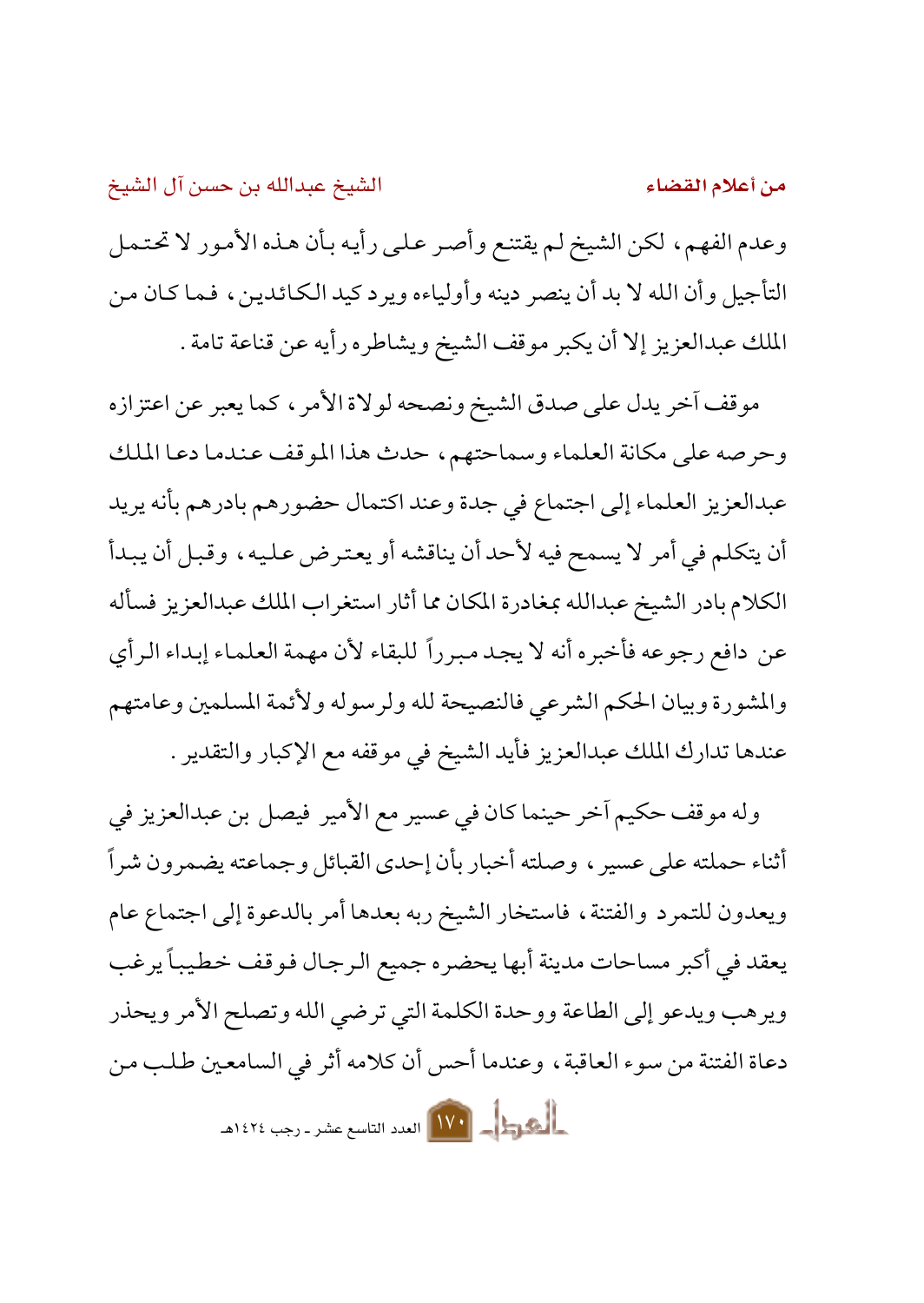الشيخ عبدالله بن حسن آل الشيخ من أعلام القضاء حملة السلاح أن يلقوا أسلحتهم ويعودوا إلى رشدهم، فاستسلم الجميع وأعلنوا الطاعة وترك الفتنة .

بعد ذلك أولم وليمة كبيرة في دار الإمارة ودعا إليها جميع رجال أبها وقراها، ونظم الأمر فطلب من المسؤولين عند استقبال الضيوف أن يدخلوا جميع المدعوين من باب واحد وإقناعهم بتسليم أسلحتهم بحجة أن دخول الوليمة بسلاح أمر غير مستحسن .

وبعد أن انتهت الوليمة وسعى المدعوون للخروج والانصراف، طلب منهم الخروج من باب مقابل ولم يسلمهم السلاح، فاستطاع بهذا أن يحقن دماء المسلمين ويطفئ نار الفتنة .

وفاته:

انقطع في أخر حياته للعبادة والتدريس والإشراف على طباعة كتب العقيدة ونشرها وتوزيعها، واستناب ابنه عبدالعزيز حينما بلغ التسعين من عمره، وأصيب بانفكاك في مفصل الورك نتيجة عثرته في ماء، فكان يتحرك في عربة ويرابط في الحرم بين الصلاتين ثم يعود إلى منزله المجاور للحرم .

اشتدت عليه الأمراض وتوالت حتى وافته منيته صباح السبت السابع من رجب

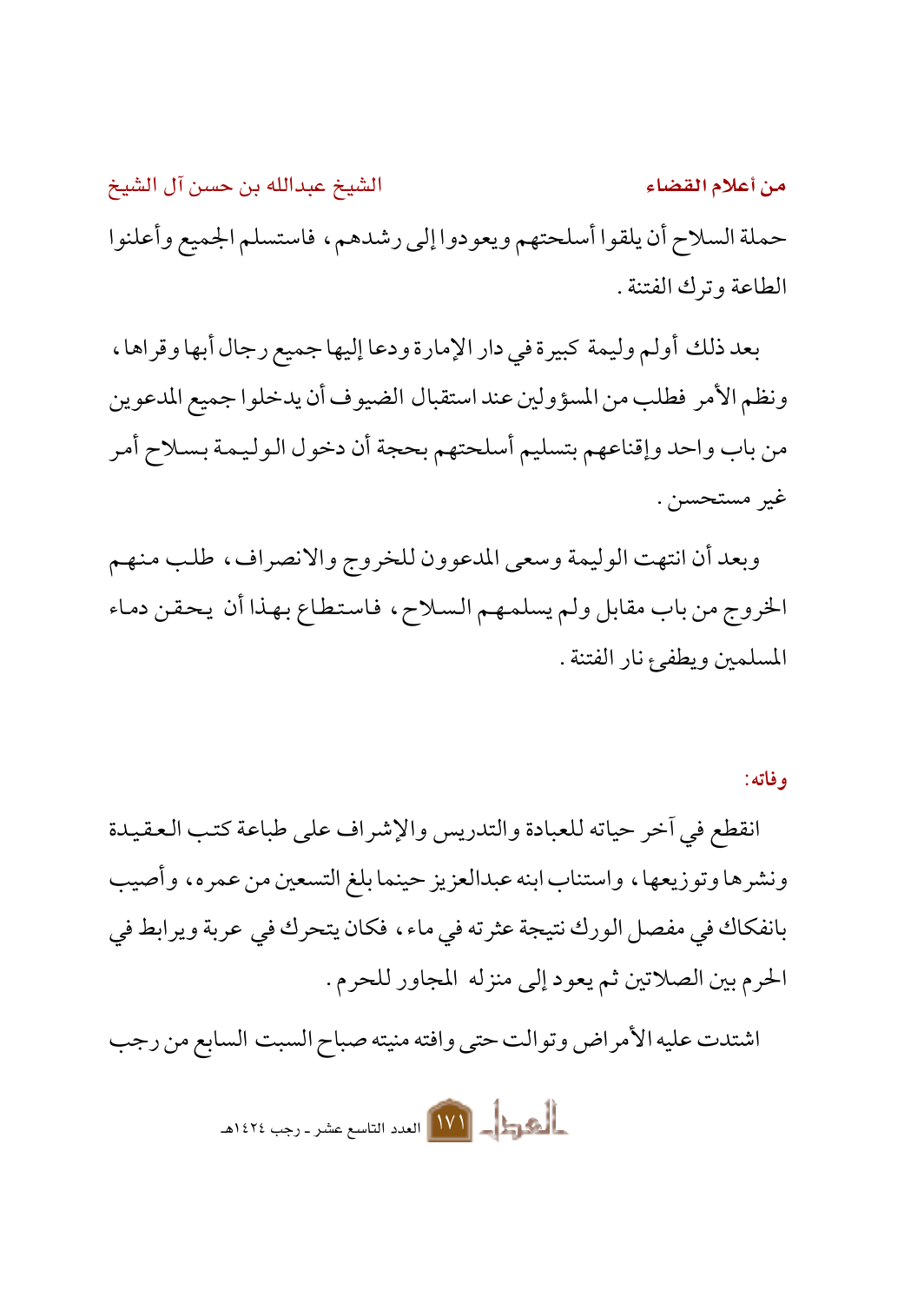من أعلام القضاء

عام ١٣٧٨هـ صُلِّي عليه في المسجد الحرام وكان الملك سعود ـ رحمه الله ـ في مقدمة المصلين عليه والمشيعين لجثمانه إلى مقبرة العدل في مكة المكرمة ، وشارك في تشييعه جمع غفير من أهل مكة وما حولها، وصُلِّي عليه صلاة الغائب في مساجد المملكة ، ونعته الصحف السعودية ورثاه العلماء والكتاب بمقالات ومَراث عددت مأثره وفضائله وأعماله، تعزي المسلمين بفقده نظمأ ونثراً.

أو لاده:

خلف الشيخ عبدالله خمسة أبناء هم خير خلف لخير سلف، نشأوا علىي نهج والدهم وهم : سماحة الشيخ محمد رحمه الله ـ وسماحة الشيخ عبدالعزيز ـ رحمه الله ـ، وسماحة الشيخ حسن ـرحمه الله ـ والشيخ إبراهيم والشيخ أحمد، تولوا أرفع المناصب وزراء وخطباء في المسجد الحرام وغيرها من مناصب الدولة والقضاء .

مر اثبه: وكان من جملة من رثاه الشاعر أحمد بن إبراهيم الغزاوي في قصيدة جاء فيها :

ما لللعبيون بمائيه تستحييجا

وقسلسويسنسا بسالحسزن فسيسه تسفسجسر والمستعمل المستعمل المستعمل المستعمل المستعمل المستعمل المستعمل المستعمل المستعمل المستعمل المستعمل المستعمل ا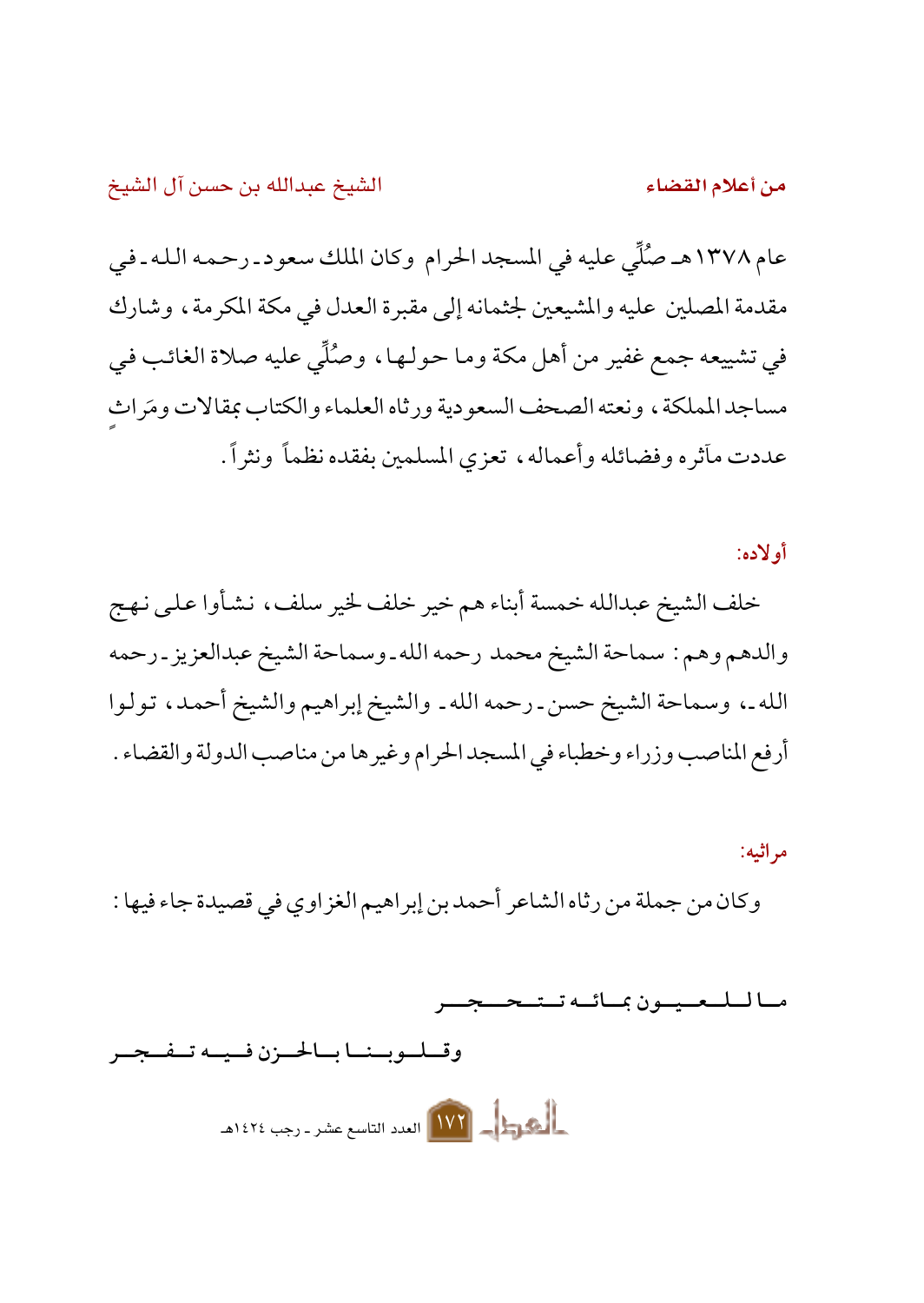الشيخ عبدالله بن حسن آل الشيخ من أعلام القضاء حبىر من الرحمن يـفـجـع نـعـيـه كيانت به التسقيوي تسعيز وتسفيخير مـن خـيـر آل الـشـيــخ مــن أعــلامــهــم وجميعهم بالباقيات مؤزر ورثاه الشاعر صالح بن سليمان بن بليهد قائلاً : هوى العلم فانهالت عليه معاقله وأرجفت الدنيا بكاء فضائله أجبل إنبهيا شبمس المعسارف طسوحيت إلى الأفق الغربي تمشى مشاعله وما مات فرد بـل هـو الـعـلـم قـد هـوى بموت كريم طائبات أصائلله كما رثاه الشيخ عبدالله بن خميس بقصيدة مطوّلة سماها «دمعة» يقول فيها : سل العلم عمن أخباره وفحوله وقف بي عبلي آثاره وطيلوليه